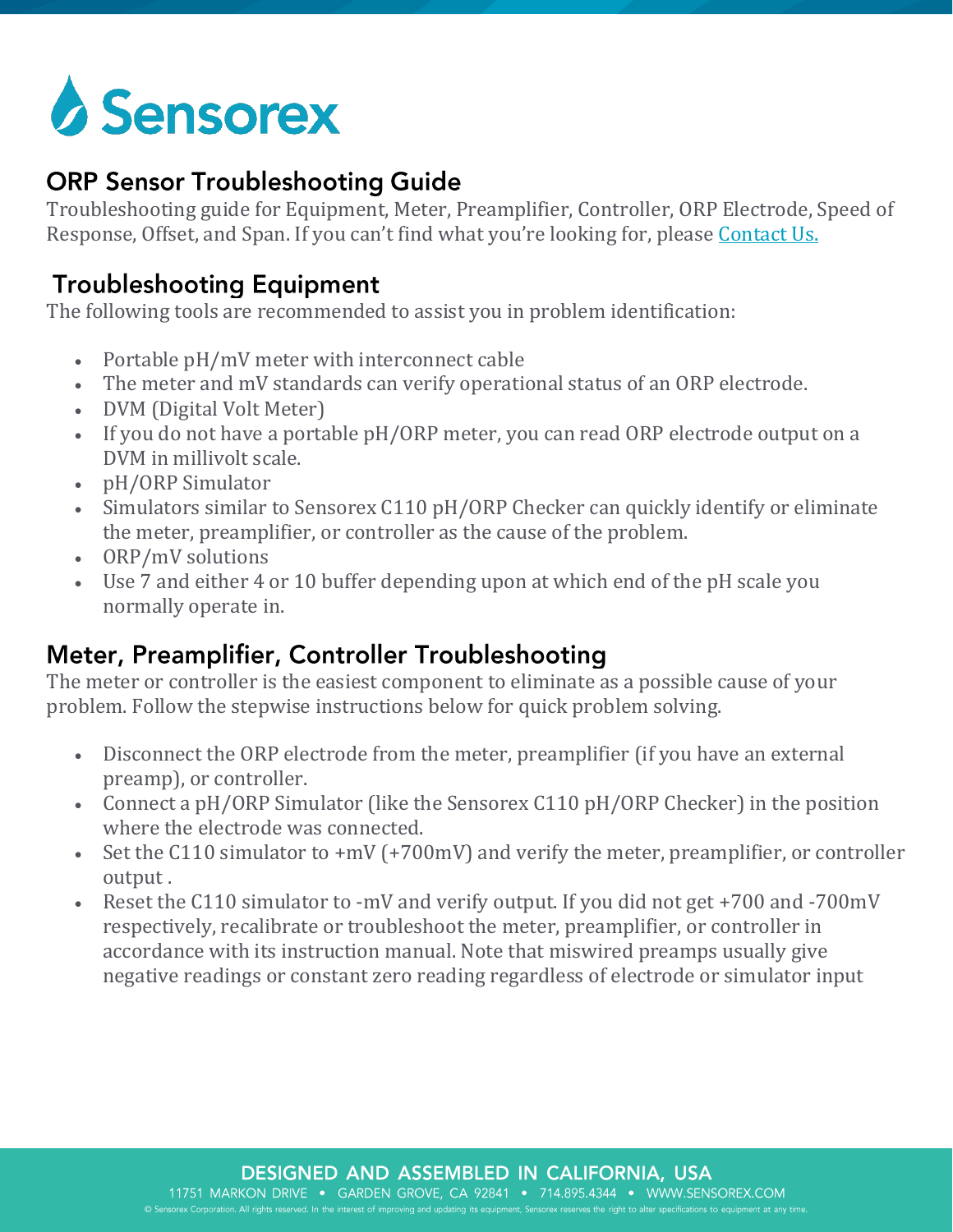## **ORP Electrode Troubleshooting**

Remove the electrode from the sample or process and disconnect it from the meter or controller. Connect to the portable pH/mV meter or DVM and test electrode in ORP/mV solutions of your choice. We suggest using two standards so that a span/slope<sup>\*\*</sup> number can be established. Compare results to the following table:

| <b>ORP</b> standard<br>solution output             | <b>Possible Cause</b>                                                                    | <b>Corrective Action</b>                                                                                                                                                                            |
|----------------------------------------------------|------------------------------------------------------------------------------------------|-----------------------------------------------------------------------------------------------------------------------------------------------------------------------------------------------------|
| $0$ mV in all mV<br>standards                      | a) Bad connection                                                                        | a) Check/fix connection<br>b) Internal short circuit b) Contact Sensorex for Return Authorization                                                                                                   |
| Large offset in<br>ORP/mV<br>solutions**           | a) Reference poisoned<br>b) Ground loop****                                              | a) Contact Sensorex about special references<br>b) Ground solution for tank or line to known earth<br>ground or buy Sensorex Ground Loop Interrupt ORP<br>electrode for S8100 Submersion ORP Sensor |
| Short span***<br>(Typically less)<br>than $70\%$ ) | a) Dirty platinum or<br>reference junction or<br>scratched platinum<br>b) Aged electrode | a) Clean electrode per electrode's care and use<br>instructions<br>b) Replace electrode (too old)                                                                                                   |
| Unstable or<br>drifting reading                    | Reference dirty or<br>plugged                                                            | Clean electrode per electrode's care and use<br>instructions (do not use abrasives to clean reference<br>junctions!)                                                                                |

If you are still having problems after trying the above diagnostics, fill out our Application Questionnaire and email it to us for assistance.

#### Speed of Response\*

New ORP electrodes from Sensorex will respond to within 95% of their final value in less than 30 seconds in ORP solutions/mV standards. Response in the solution being measured may be slow and could take hours to equilibrate. As electrodes age, Speed of Response will become slower. Coatings or scratches on the ORP electrode's platinum surface will also give a slower response time.

#### Offset\*\*

A perfect electrode will read within the range of the respective ORP/mV solution as shown on the label. Offset is defined as the difference between the electrode's reading in an ORP/mV solution and the expected range. For example, when using Sensorex's ORP Calibration Kit, pH 7 buffer + quinhydrone should give 70-105mV (90mV being a perfect reading) and pH4 + quinhydrone should give 245-280mV (260mV being a perfect reading). Also available are premixed standard solutions such as B225 (225+/-11mV). Based on the ranges, an electrode that reads outside of the range should be evaluated further. Cleaning the electrode or replacing should rectify the offset.